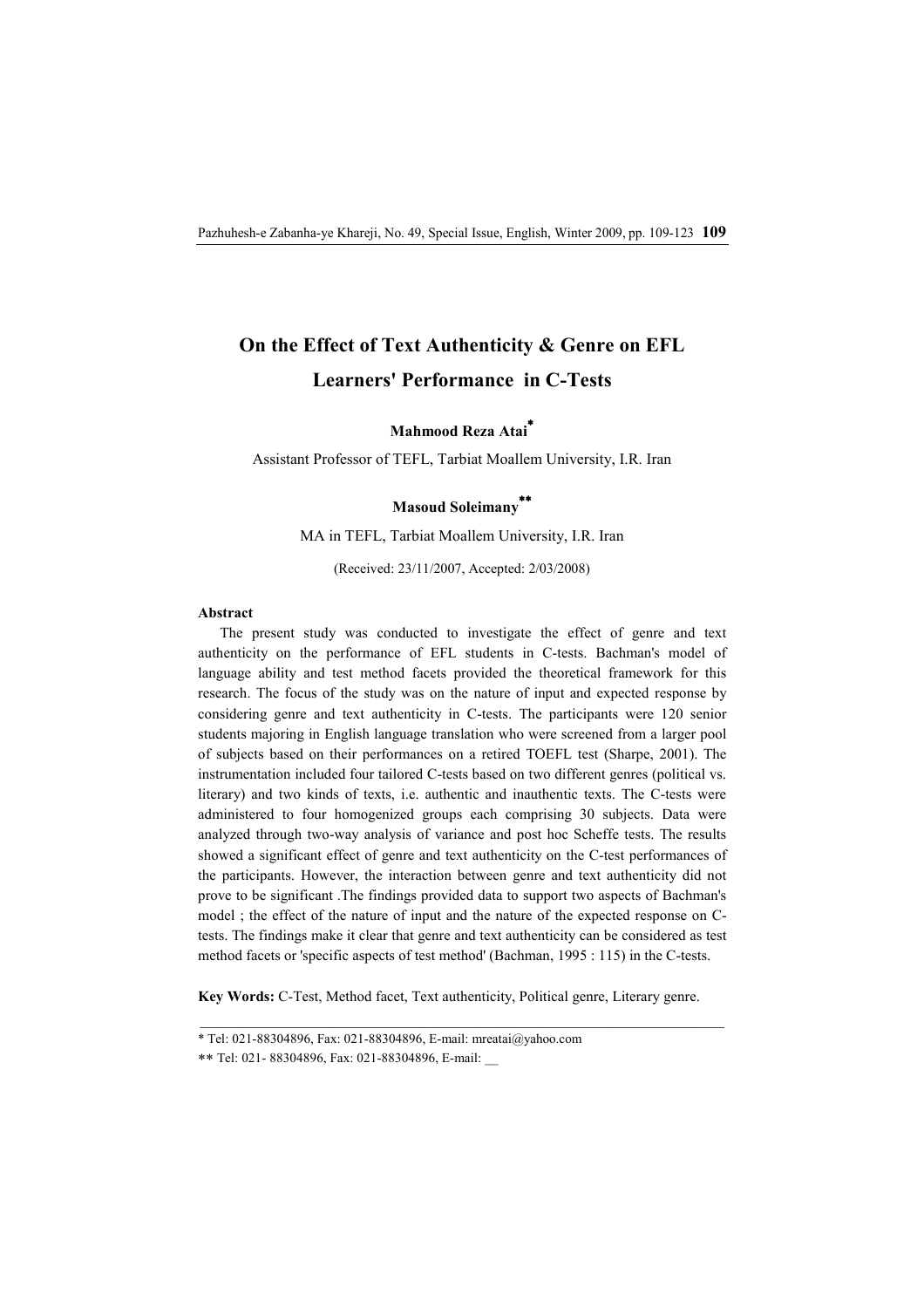## **Introduction & Background**

According to Klein-Braley (1997), C-test consists of four to six short authentic texts, each complete as a sense unit in itself. Since C-tests consist of different short texts, the selection of these short passages or input is of the great importance and has been the subject of many investigations in order to make these tests more appropriate and least biased (McBeath, 1990). When C-test was first developed, it was meant to account for the specific weaknesses that had been discovered in the cloze format. It was claimed to be a justified replacement for the cloze test from both theoretical and psychometric perspectives (Klein-Braley and Raatz, 1984, p.138). It is supposed that the inclusion of several short passages will lead to the superiority of a C-test over cloze involving only one text (Klein-Braley, 1984). But as Siong (2004:5) argues, for administering an English test, the starting point should be an examination of its 'text types' and 'genre'.

Considering Bachman's (1990, 1995) model of language ability, *'the nature of input'* which can affect test performance in language testing is associated with *'test organization'* and *'method characteristics'.* As Bachman (1995) asserts, if the language of the input in a given test is characteristic of a 'genre' that is unfamiliar to the test takers, it can be hypothesized that tasks that depend on the interpretation of the input would be relatively difficult and the genre may affect the test takers' performance because "unfamiliarity with the characteristics of a given genre may make the expected response more difficult" (Bachman, 1995:139). Along the same line, Bachman (1995) argues that one essential factor in the framework of the test method facets is 'the nature of input' which can potentially affect test performance.

Following Bachman's model (1990; 1995), Kobayashi (2002, 2004) carried out a series of studies on *'test organization'* and *'response format'* and found supporting evidence for method facets in reading comprehension tests and cloze. Kobayashi (2004) argues that there is a systematic relationship between the students' test performance and the effects of '*the nature of the input'* and the '*nature of the expected response'*, while the nature of input in testing refers to '*test organization'* and '*test method characteristics'.* Similarly, Koberl and Sigott (1994) reiterated the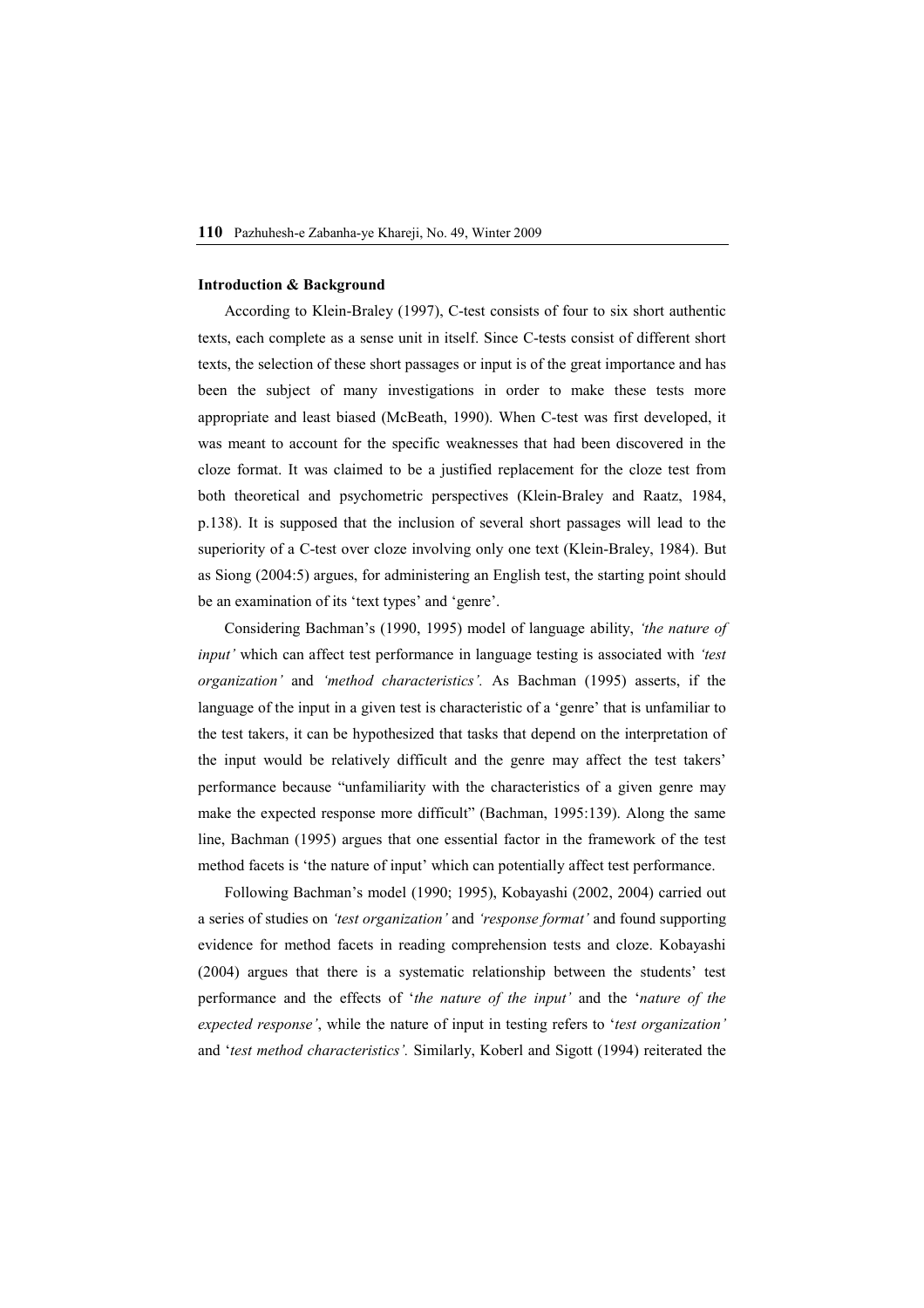importance of *'text type'* in the format of reading comprehension tests. Also, an array of studies on text characteristics and text organization of reading comprehension tests conducted by Paltridge (1996) fountas and Pinell (2001) reconfirm that the students' performance in reading comprehension tests could be sensitive to the different *'genres'* and *'text types'* used in the tests. Moreover, different*' text types'* not only have significant effects on reading comprehension, but they also interact with response format (Kobayashi ,2002 ) .

On the other hand, some researchers ( e.g. Klein-Braley 1994 ; Sigott, 1995 ; Nakamura, 1998 ; Woolls & King, 1999 ; Brantmeier,2005) indicated the significant differences between authentic, inauthentic and quasiauthentic texts. As Woolls and King (1999:28) argued, "there are different inter-relationships between the source language and the parallel-translated texts of it". Additionally, different paragraph and sentence boundaries, different alignment in features of layout and paragraphing and considerable differences in text encoding were also observed by Woolls and King (1999) between the authentic and inauthentic texts. Likewise, some empirical studies on text authenticity and translation conducted by Sigott (1995), and Laviosa-Braithwaite (1997) indicate that there are differences between authentic texts and translated texts in terms of relative frequencies of certain features compared with their counterpart corpora in terms of lexical, grammatical and even pragmatic elements. As Sigott (1995:47) maintains, "translation creates different texts". These differences may indicate the concept of 'authentic stimulus' in language testing that is emphasized by Widdowson (1983:30) as "attested instances of language".

Regarding the role of genre of the texts in the language tests, Paltridge (2001:57) argues that in language testing the genre plays an undeniable role since "students need an understanding of the sociocultural context and setting of a genre, as well as the relationship between themselves and the audience(s) of the texts". As Nunan (1991:73) asserts, "one of the claims of genre theory is that language fulfills certain functions and that these functions will largely determine the structure of the text and the language it contains." Therefore, text organization is related to the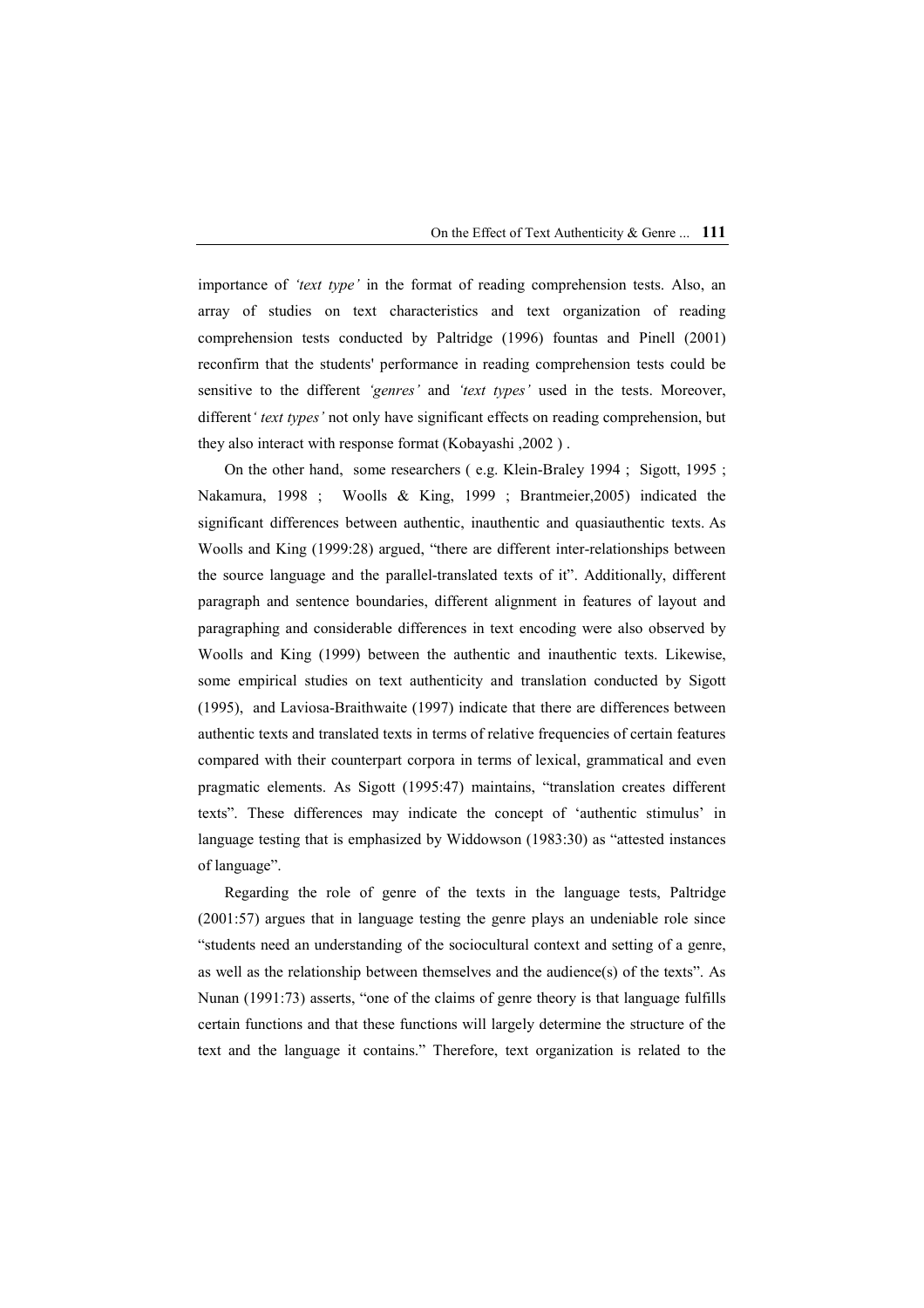'genre' since "genre describes text's structure" (Paltridge, 1996: 239); besides, according to Paltridge (2001), the study of genre is important in English for Specific Purposes (ESP) and in the entire field of English language teaching and testing.

Following Bachman's model for test method facets (1990, 1995) and considering the current empirical findings (e.g. Paltridge, 2001; Kobayashi, 2002) on the effect of genre and text type on test performance, it could be assumed that Ctest performance might be affected by genre and text type too. Accordingly, the focus of present study was on the nature of input and the expected response by manipulating the short passages of C-tests as the main variable of the study. More specifically, the study was designed to find out whether 'genre' and 'text authenticity' were facets or "the specific aspects of test method" (Bachman, 1995:115) in the C-tests. In this regard, the effects of authentic and inauthentic texts with different genres (political vs. literary genre) on the performance of EFL students in the C-tests were investigated. In addition to this primary focus, the study also looked into interaction between genres (political versus literary genre) and text types (authentic versus inauthentic texts) on the performance of EFL students in Ctests. To this end, the following questions were raised:

1. Is there any significant relationship between the performance of EFL students on C-tests and different genres (political vs. literary), while the level of language proficiency is controlled?

2. Is there any significant relationship between the performance of EFL students on C-tests and text authenticity, while the level of language proficiency is controlled?

3. Is there any interaction between genres (political vs. literary) and text types (authentic vs. inauthentic) in the performance of EFL students on C-tests, while the level of language proficiency is controlled?

To explore the above questions, the following nullhypotheses were formulated and probed :

H01. There is no significant relationship between the performance of EFL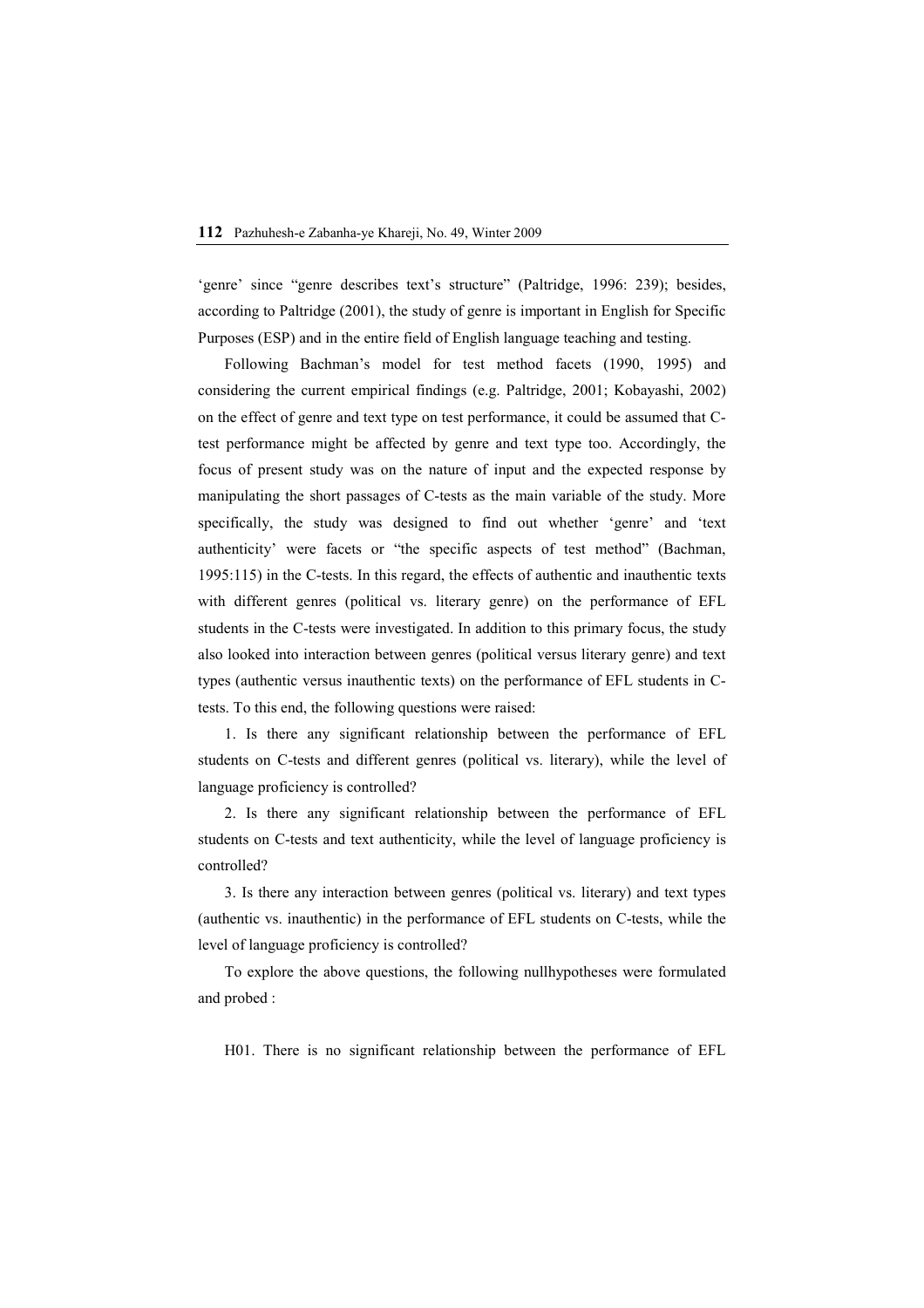students on C-tests and different genres (political vs. literary), while the level of language proficiency is controlled?

H02. There is no significant relationship between the performance of EFL students on C-tests and text authenticity, while the level of language proficiency is controlled?

H03. There is no interaction between genres (political vs. literary) and text types (authentic vs. inauthentic) in the performance of EFL students on C-tests, while the level of language proficiency is controlled?

## **Method**

### **Subjects**

The subjects of the study were 120 EFL male and female senior students (21-30 years old) in Islamic Azad University (IAU) who were majoring in English language translation. The rationale behind selecting senior students was that these students were familiar with a wide range of genres including political and literary genres. In order to ascertain homogeneity of subjects in terms of their general English proficiency at the outset of the study, a retired TOFEL test (Sharpe, 2001) was administered to 153 participants. Considering the normal curve and based on the histogram of the participants' TOEFL scores, those having abnormally too high or too low scores were excluded. Finally, 130 participants remained. Through random elimination of 10 participants, 120 students were chosen out of 130 participants and assigned randomly to four groups, i.e. groups 1, 2, 3 and 4 (each of them consisted of 30 participants). In order to test the homogeneity of the aforementioned four groups, a one-way ANOVA was run the results of which attested that there was no significant difference among the groups in terms of language proficiency.

#### **Instrumentation**

The instrumentation included a retired Test of English as a Foreign Language (TOEFL) and four C-tests constructed by the researchers for the purpose of this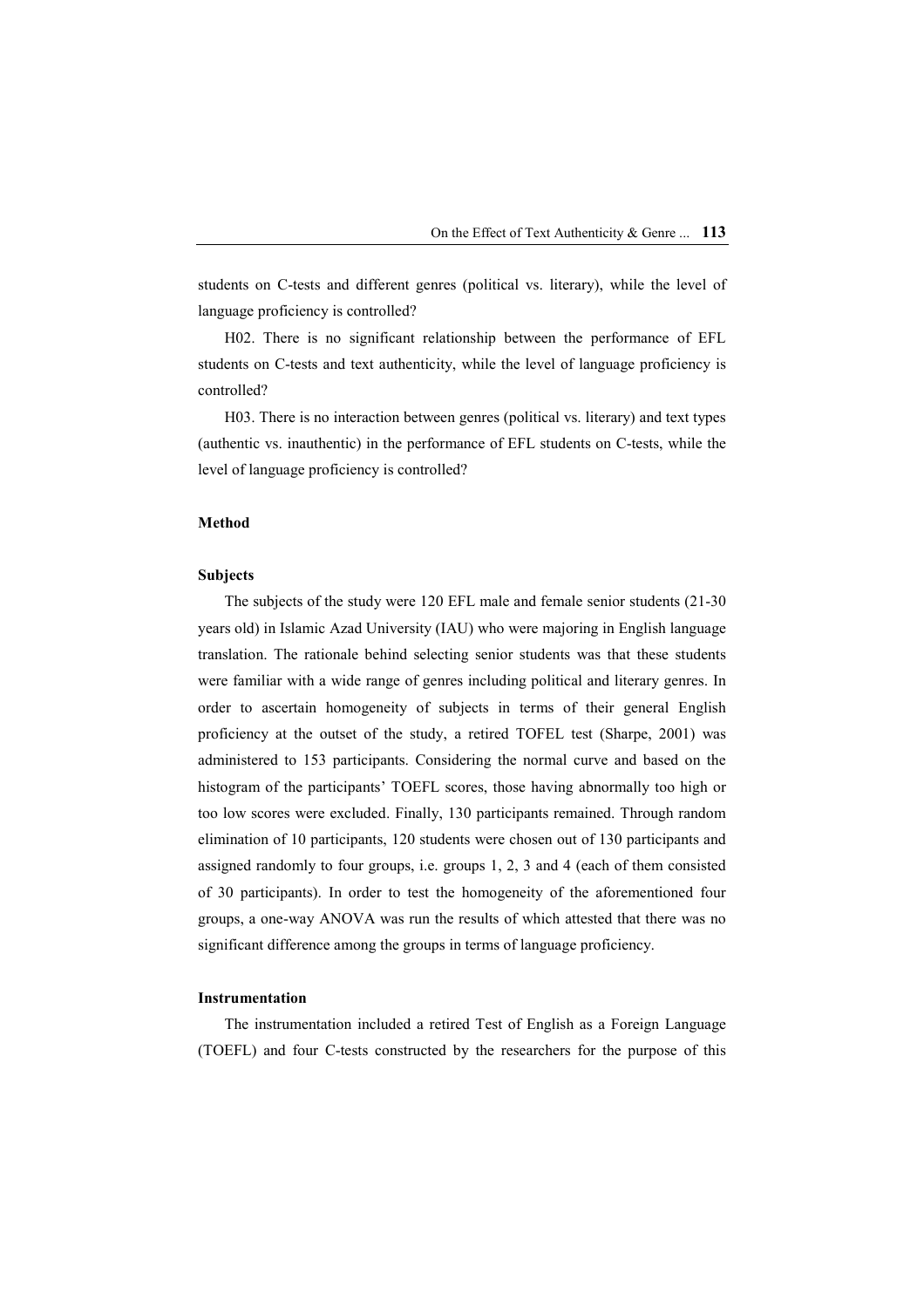study. The TOEFL (Sharpe, 2001) was used as a criterion to determine the examinees' level of language proficiency and to estimate the reliability and validity of the newly developed C-tests as well.

## **Construction of C-Tests**

In order to probe the research questions of the study, four tailored C-Tests were constructed:

a) Tailored C-Tests 1 and 2: Based on Political Genre (PG), Authentic Text (AT) and Inauthentic Text (IT), PGAT (1) and PGIT (2)

b) Tailored C-Tests 3 and 4: Based on Literary Genre (LG), Authentic Text (AT) and Inauthentic Text (IT), LGAT (3) and LGIT (4)

Each of the above C-Tests comprised four short passages.

## **Selection of genres and subgenres**

From all the genres mentioned in the British component of the International Corpus of English (ICE) and the British National Corpus (BNC), in this study the option was narrowed down to the political and literary genres. These two genres were among the most frequent ones in the participants' curriculum. Commentary was chosen as the subgenre since it is available in both literary and political genre and is typically common in translation courses.

## **Selection of Authentic and Inauthentic texts**

In order to explore the probable effect of text authenticity on EFL learners' Ctest performance, we took text type as one of the variables in this study. Inauthentic texts were considered as those texts translated from Persian into English. To avoid the undesired cultural impact of authentic texts, sometimes the test developers prefer to use translated texts for their C-test development. Therefore, we selected a variety of political and literary commentaries of authentic and inauthentic texts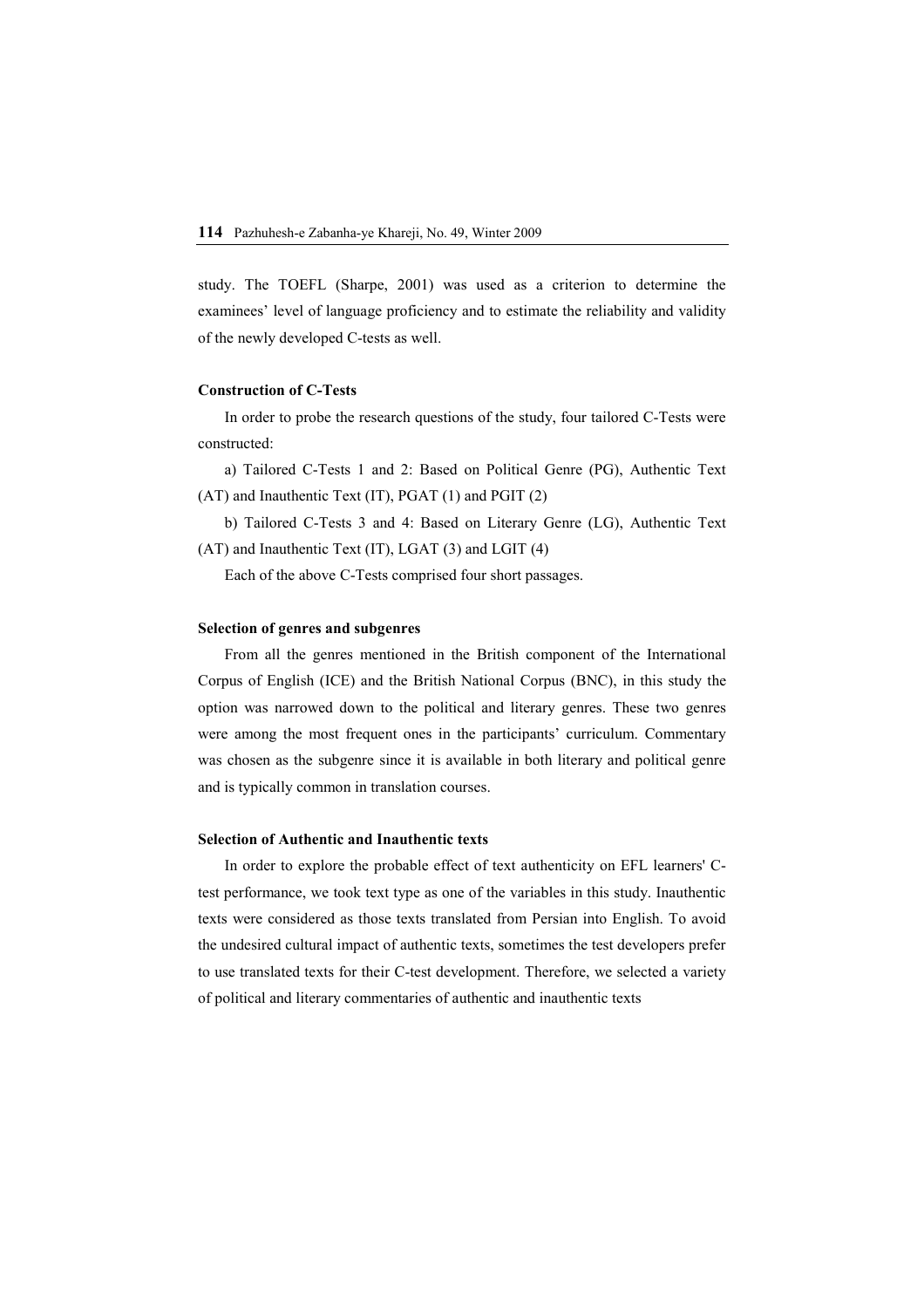## **Selection of passages for C-Tests**

Each of the four C-tests included four passages that were randomly selected from a large pool of political and literary sources. The readabilities of the texts were estimated through Flesch Reading Ease Score (FRES) index and Kincaid Formula. The participants were at upper-intermediate of language proficiency, so the average readability of the passages according to Greenfield (2004) should be around 53.24 on the Flesch Reading Ease Score (FRES) index of readability. This average readability with one standard deviation below and above it, ranging from 43.24 to 63.24 was applied to randomly chosen passages to determine their readability. The estimated average Flesch reading ease and Kincaid indexes for the texts were 47.3 and 10.7, respectively.

Given the guidelines of Klein-Braley (1997), four C-tests, each of them comprising four subtests and each subtest with 25 mutilations were constructed. Each subtest comprised a complete sentence as a contextual clue, followed by twenty-five deletions of every other second half of alternate words beginning with the second word of the second sentence.

#### **Pilot study**

A pilot study was designed to check the characteristics of the items and the psychometric features of the C-tests. The pilot group consisted of 30 participants of similar characteristics to the target group. Item discrimination and item facility indices were also estimated and after improving or changing defective items, the scores of the newly developed tests were correlated with those of the proficiency test for estimating their criterion validity. The Pearson product-moment correlation coefficients between the C-tests fell within the high level (i.e. all beyond .50). Estimated internal consistency measures (KR-21) of individual subtests revealed that all of them enjoyed acceptable reliability values The final versions of tailored C-tests consisted of only those subtests which enjoyed an IF index above 0.32. Furthermore, by using the individual texts as superitems in Cronbach alpha formula (Klein-Braley, 1997), C-tests reliability was again estimated. The estimated internal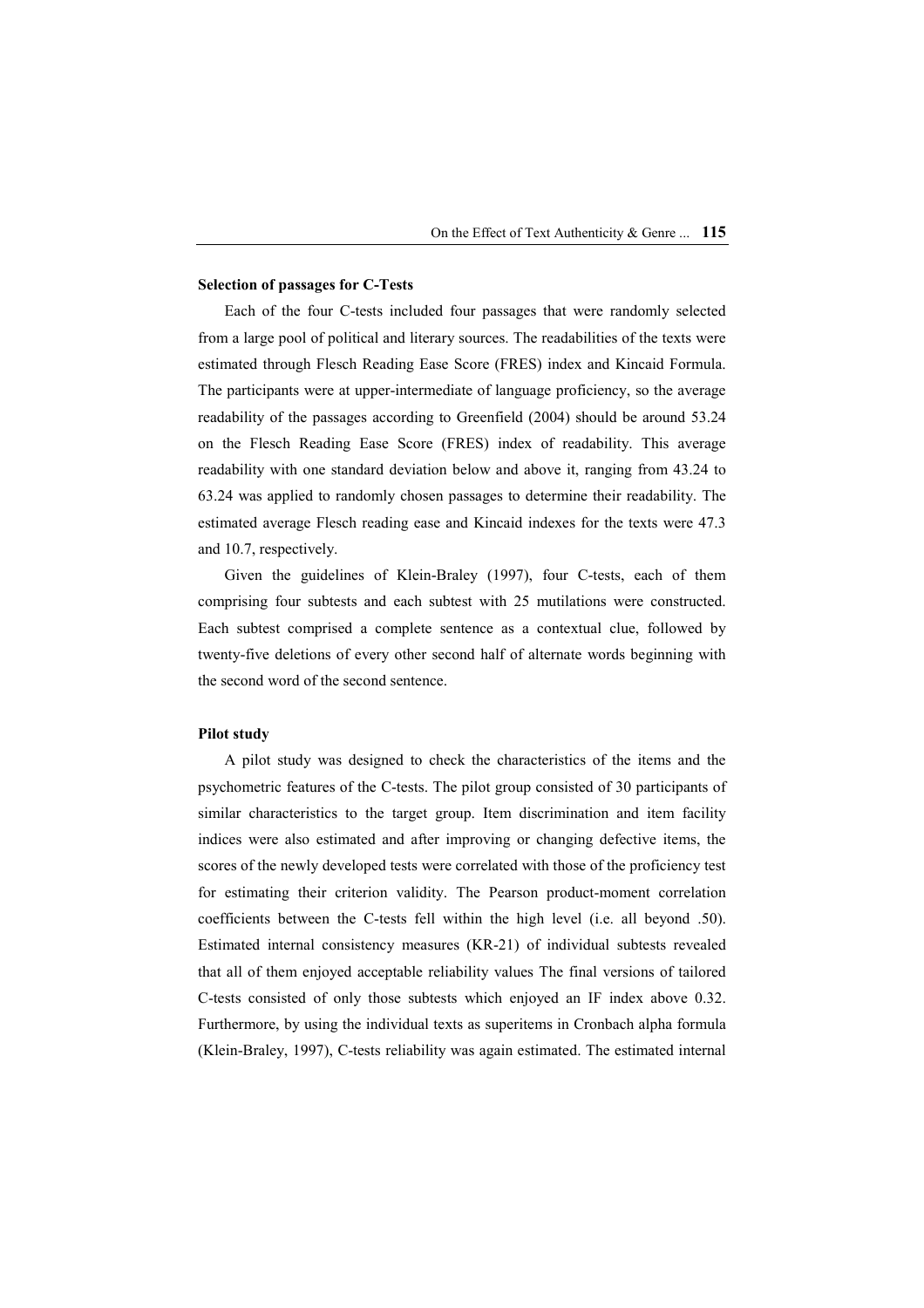consistency measures (KR-21) and the results of Cronbach alpha formula revealed that all of the C-tests enjoyed acceptable reliability values, i.e. 0.65<alpha<0.9 and  $0.68 <$ KR-21 $<$ 0.92

### **Procedure**

The four C-tests , i.e. PGAT, PGIT, LGAT, and LGIT, were administered to groups 1,2,3, and 4 , respectively. Similar test instructions were given to all groups and the participants were asked to complete the tests in 40 minutes. Having administered the C-tests to the corresponding groups of testees, the researchers corrected the papers. To probe the research null hypotheses, two-way ANOVA and post-Hoc Scheffe tests were carried out.

## **Results & Discussion**

Initially, descriptive statistics for the performances of the subjects on the four Ctests involving different genres and text types (i.e. PGAT, PGIT, LGAT and LGIT) were computed. A two-way ANOVA was run in order to probe the null hypotheses of the research and a Post-Hoc Scheffe test was carried out in order to locate the exact differences in the performances of the target groups. Table 1 summarizes basic descriptive statistics including mean, standard deviation, etc. for all the C-tests used in the study.

| C-Tests           | N  | Range Min. Max. |    |    | Mean  | Std. Dev. | Variance |
|-------------------|----|-----------------|----|----|-------|-----------|----------|
| PGAT <sub>1</sub> | 30 | 48              | 41 | 89 | 61.26 | 15.21     | 231.44   |
| PG IT 2           | 30 | 31              | 55 | 86 | 72.26 | 9.45      | 89.37    |
| LGAT <sub>3</sub> | 30 | 30              | 27 | 57 | 39.83 | 8.53      | 72.90    |
| LGIT 4            | 30 | 44              | 34 | 78 | 51    | 10.85     | 117.72   |

**Table 1: Descriptive Statistics for C-Tests 1, 2, 3 and 4** 

The pattern of C-tests means shows that the participants outperformed on C-test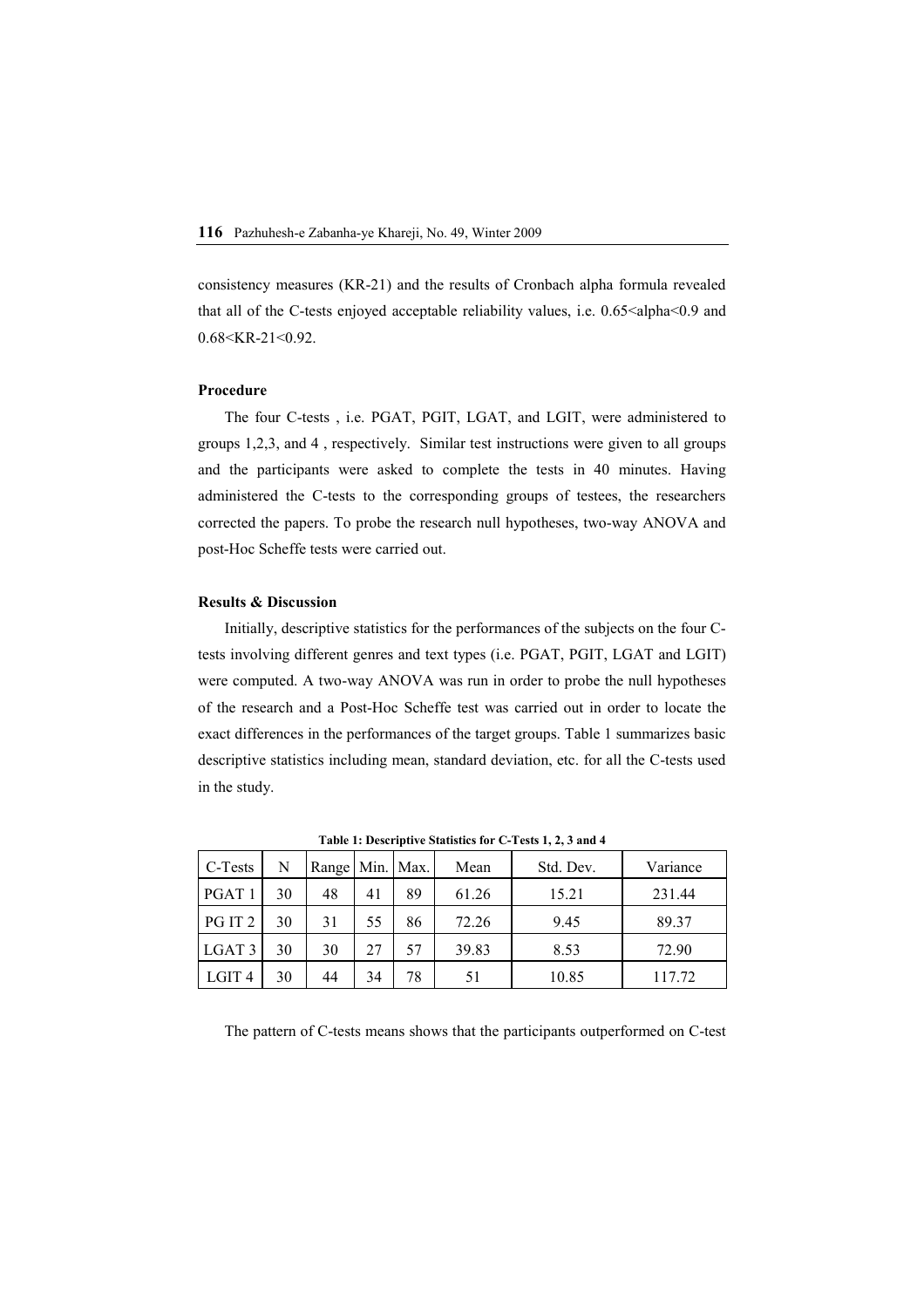2 (PGIT) and C-test 4 (LGIT), i.e. the C-tests that were made based on the translated (Persian into English) texts, compared with their authentic counterparts. In other words, the participants` performances on C-test 1 (PGAT) and C-test 3 (LGAT), made from authentic English texts, were lower than the other two C-tests (PGIT & LGIT).

In order to probe the nullhypothesis formulated earlier in this study, a two-way ANOVA was run so that we could compare the means of the four groups' performances on the C-tests. The results are depicted in Table 2.

| Source              | Sum of Squares | DF  | Mean Square | F      | Sig.     |
|---------------------|----------------|-----|-------------|--------|----------|
| <b>GENRE</b>        | 13696.03       |     | 13696.03    | 106.71 | $.000\,$ |
| <b>TEXT</b>         | 3674.13        |     | 3674.13     | 28.62  | .000     |
| <b>GENRE * TEXT</b> | 0.30           |     | 0.300       | .002   | .962     |
| Total               | 409924.00      | 120 |             |        |          |

**Table 2: Tests of Between-Subjects Effects, Univariate Analysis of Variance** 

Concerning the first null hypothesis, predicting no significant relationship between the performance of EFL students on the C-tests and different genres (political vs. literary), the results of the two way ANOVA show that the p-value for the F ratio of 106.71 is .000, which is much smaller than the level of significance (0.05) set for this study. Therefore, the first null hypothesis of the study is rejected and there is obviously a significant relationship between genre and the performance of EFL students on C-tests.

Regarding the second null hypothesis, stating no significant relationship between the performance of EFL students on C-tests and text authenticity, again, the results of the two-way ANOVA reveal that the p-value for the F ratio of 28.62 is .000, which is much smaller than the level of significance (0.05) set for this study. Accordingly, the second null hypothesis of the study is rejected and, the results confirm a significant relationship between the performance of EFL students on C-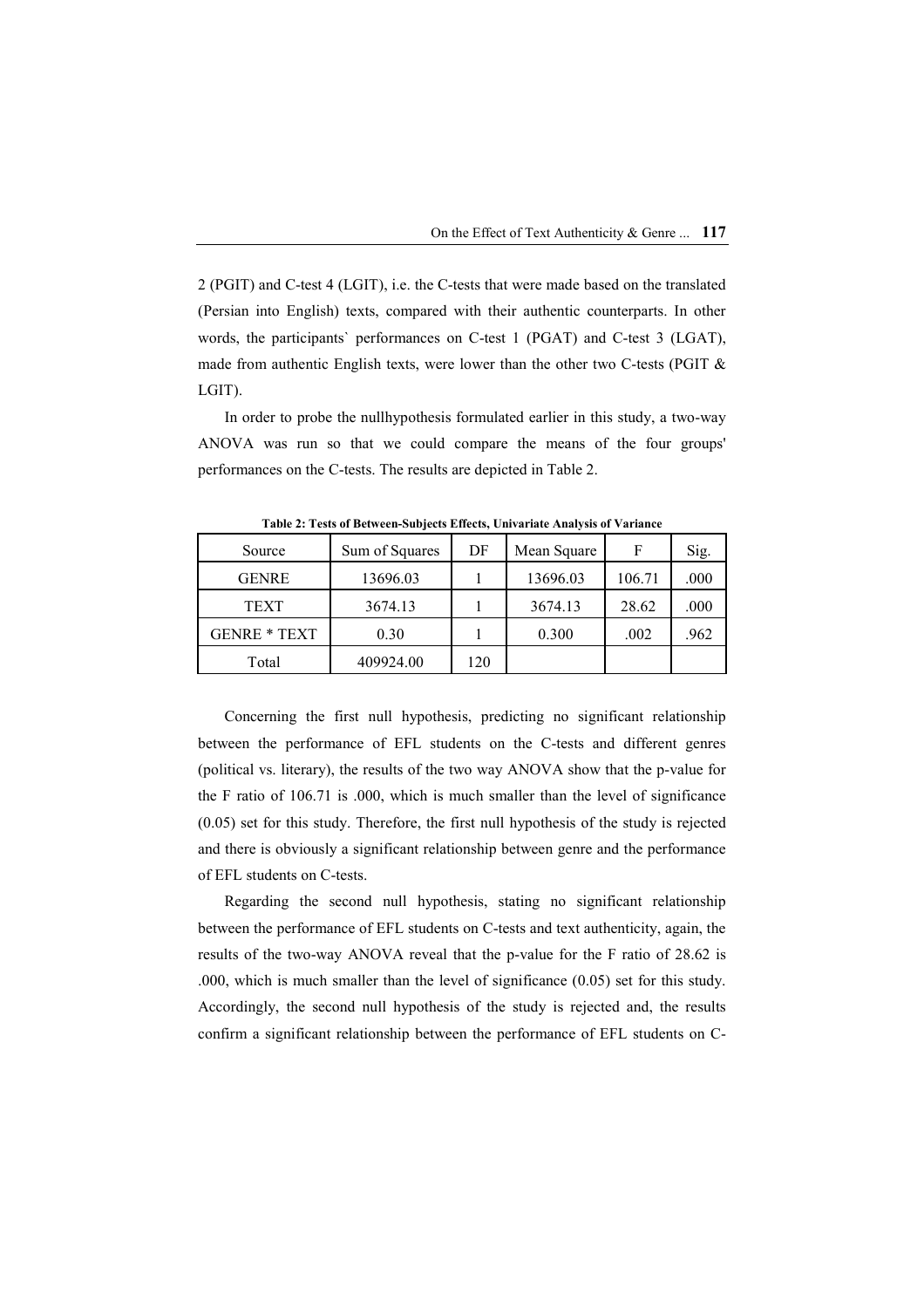tests and authentic and inauthentic texts.

As for the third null hypothesis, predicting no significant interaction between genres (political vs. literary) and text types (authentic vs. inauthentic) in the performance of EFL students on C-tests, as the results of the two-way ANOVA demonstrate, the p-value for the F ratio of .002 is .962, which is much larger than the level of significance (0.05) set for this study. In other words, the third null hypothesis is not rejected or there is not any significant interaction effect of genres (political vs. literary) and text types (authentic vs. inauthentic) on the performance of EFL students in the C-Tests.

In order to find out the location of the differences, post hoc comparisons of means were completed. The results of multiple comparisons and the homogeneous subsets for the C-Tests scores are illustrated in Tables 3 and 4.

|                                 |                                |                                                                                              |               |                         | 95% Confidence Interval |                         |  |
|---------------------------------|--------------------------------|----------------------------------------------------------------------------------------------|---------------|-------------------------|-------------------------|-------------------------|--|
| CELLCODE<br>CELLCODE<br>C-Tests | 日<br>C-Tests<br>(J)<br>ELLCODE | $\begin{array}{lcl} \textbf{Mean} \\ \textbf{Difference} \\ \textbf{(I - J)} \\ \end{array}$ | Std.<br>Error | $\overline{\mathbf{g}}$ |                         | Lower Bound Upper Bound |  |
| 1(PGIT)                         | 2(PGIT)                        | $-10.96(*)$                                                                                  | 2.92          | .004                    | $-19.26$                | $-2.66$                 |  |
|                                 | 3(LGAT)                        | $21.46(*)$                                                                                   | 2.92          | .000                    | 13.16                   | 29.76                   |  |
|                                 | 4(LGIT)                        | $10.30(*)$                                                                                   | 2.92          | .008                    | 2.00                    | 18.59                   |  |
| 2(PGIT)                         | 1(PGAT)                        | $10.96(*)$                                                                                   | 2.92          | .004                    | 2.66                    | 19.26                   |  |
|                                 | 3(LGAT)                        | $32.43(*)$                                                                                   | 2.92          | .000                    | 24.13                   | 40.73                   |  |
|                                 | 4(LGIT)                        | $21.26(*)$                                                                                   | 2.92          | .000                    | 12.96                   | 29.56                   |  |
| 3(LGAT)                         | 1(PGAT)                        | $-21.46(*)$                                                                                  | 2.92          | .000                    | $-29.76$                | $-13.16$                |  |
|                                 | 2(PGIT)                        | $-32.43(*)$                                                                                  | 2.92          | .000                    | $-40.73$                | $-24.13$                |  |
|                                 | 4(LGIT)                        | $-11.16(*)$                                                                                  | 2.92          | .003                    | $-19.46$                | $-2.86$                 |  |
| 4(LGIT)                         | 1(PGAT)                        | $-10.30(*)$                                                                                  | 2.92          | .008                    | $-18.59$                | $-2.00$                 |  |
|                                 | 2(PGIT)                        | $-21.26(*)$                                                                                  | 2.92          | .000                    | $-29.56$                | $-12.96$                |  |
|                                 | 3(LGAT)                        | $11.16(*)$                                                                                   | 2.92          | .003                    | 2.86                    | 19.46                   |  |

**Table 3: Post hoc Scheffe Test, The Multiple comparisons** 

\* The mean difference is significant at the .05 level

Table 3 shows Multiple Comparisons of means, listing the differences between means (Mean Difference (I-J)), their standard errors, *p-*values and 95% confidence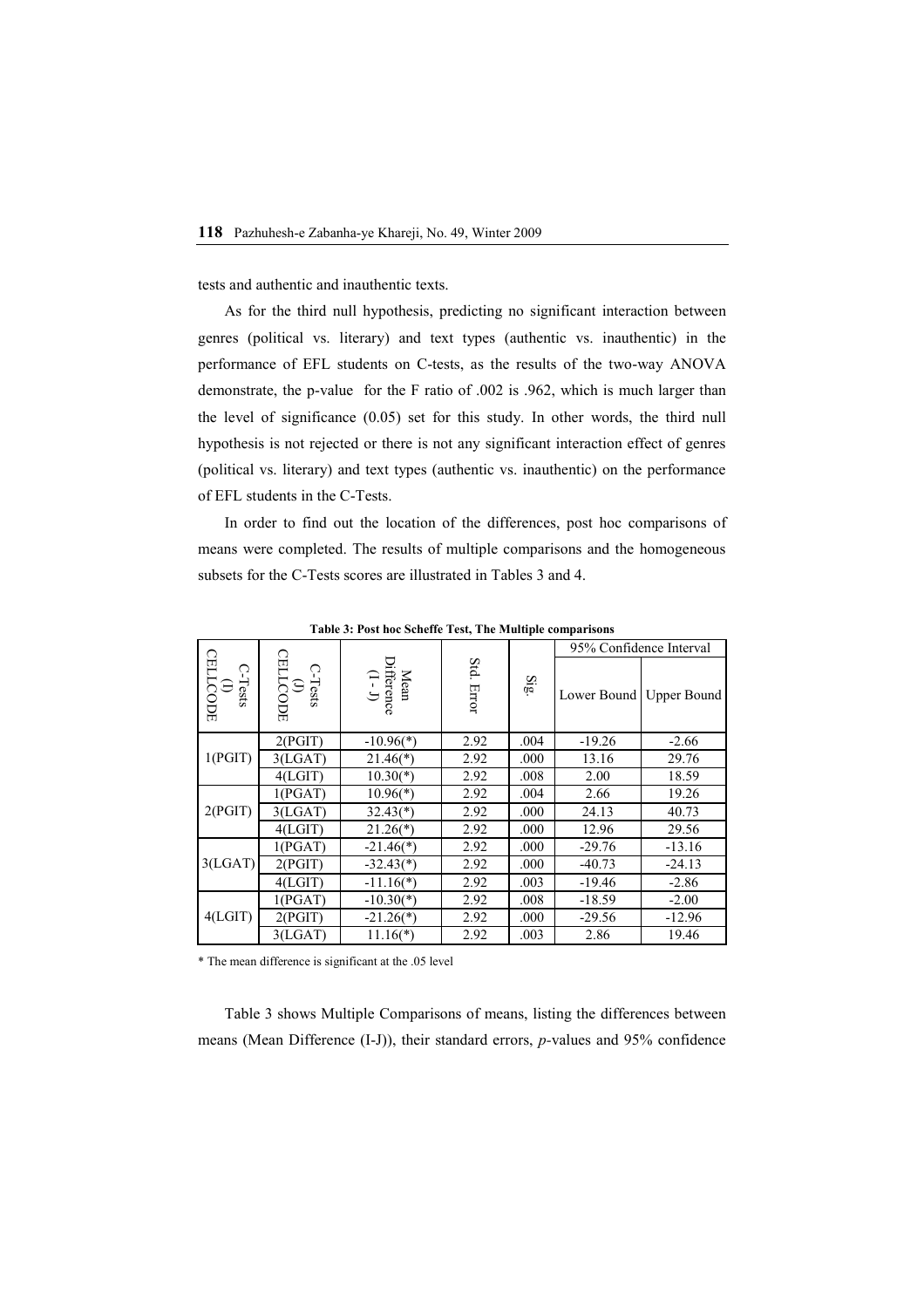interval for each pair. Inspection of the *p-*values shows that the scores obtained from C-Test 1 (PGAT) differ significantly ( $p<0.05$ ) from those of C-tests 2, 3, 4 and vice versa. This is more clearly shown in table 4 in which the groups are divided into homogeneous subsets, thus showing which means differ significantly from one another (i.e. the members within each subsets).

|            | N  | Subset for alpha = $.05$ |       |       |       |  |  |
|------------|----|--------------------------|-------|-------|-------|--|--|
| C-Tests    |    |                          | 2     |       |       |  |  |
| $3$ (LGAT) | 30 | 39.83                    |       |       |       |  |  |
| $4$ (LGIT) | 30 |                          | 51.00 |       |       |  |  |
| 1(PGAT)    | 30 |                          |       | 61.30 |       |  |  |
| 2(PGIT)    | 30 |                          |       |       | 72.26 |  |  |
| Sig.       |    | 1.00                     | 1.00  | 1.00  | 1.00  |  |  |

**Table 4: Post hoc Scheffe tests for the C-Tests, means for groups in homogeneous Subsets** 

To sum up the findings, the results of the present study indicate that genre and text authenticity significantly affected the performances of the testees on the C-tests, but no significant interaction between genre and text authenticity was observed.

The findings of the present study support Paltridge's claim (2001) holding that learners' awareness of the purpose and structure of the genre can help them in dealing with the unfamiliar content and vocabulary in the testing materials. The research results are also in consistency with Bachman's (1990:138) assertion that "the unfamiliarity with the characteristics of a given genre may also make the expected response more difficult".

In the present research, the performance of the EFL learners on those C-tests composed of the literary texts was rather low in comparison with the C-tests based on political texts. This finding supports the claims of Mackay (1992, p. 205) holding that cloze tests should not be based on literary texts because the 'normal criterion of semantico-grammatical appropriacy ' does not apply to these texts, and these texts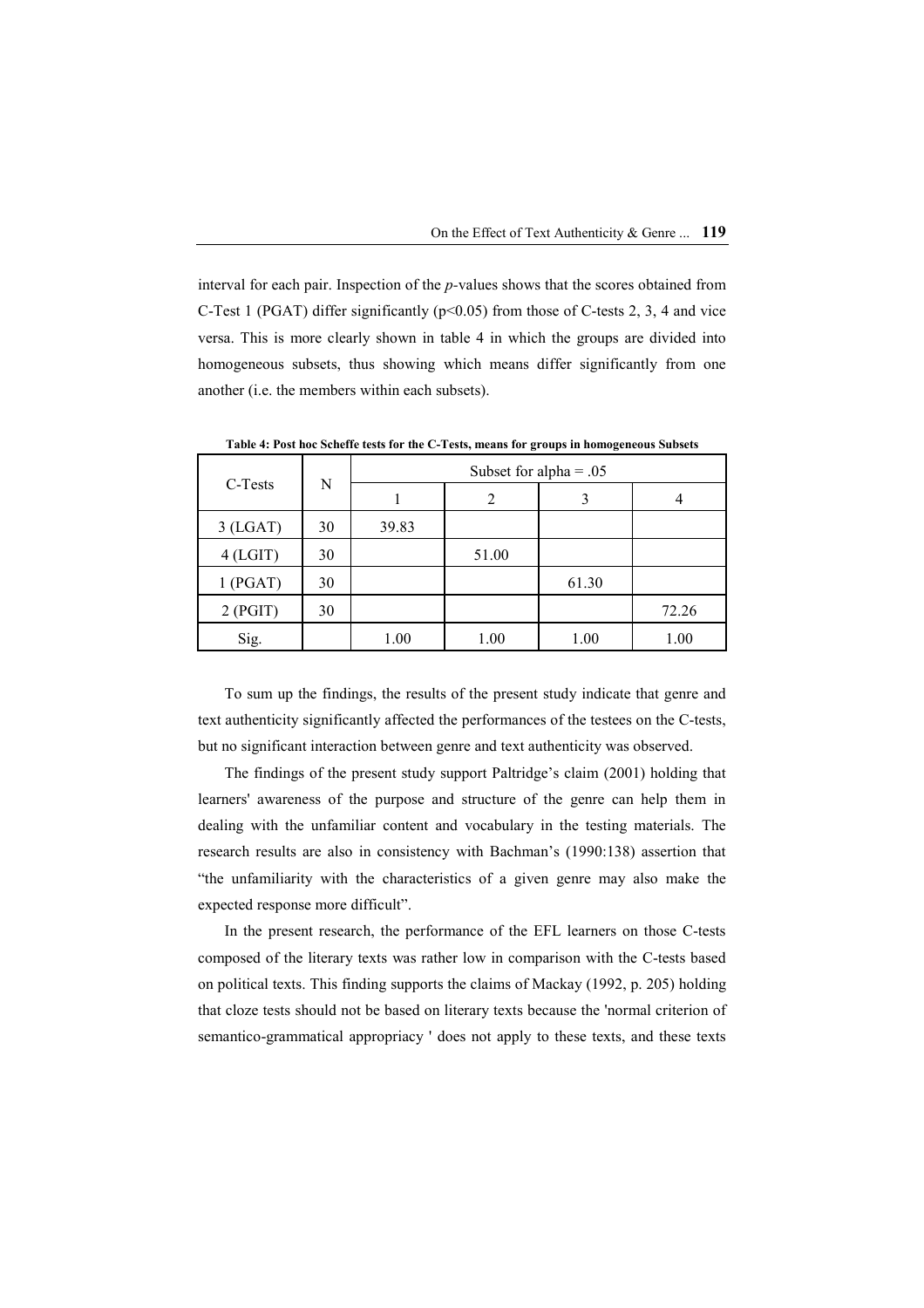may be "low in cohesiveness and thus negatively affect a cloze test's ability to measure constraints across sentences" (Chavez-Oller et al., 1985, p.185).

The results indicate the existence of a significant relationship between text authenticity and students' performances on the C-tests. The findings are compatible with Nakamura's (1998) idea who suggested that in dealing with text, the crucial feature of authenticity in the testing materials and in the performance of the students should be considered. Likewise, the research findings are congruent with the findings of Sigott's (1995) study which showed that translation creates different texts. They are also congruent with the idea of Elmore and Headrick (2002:131) maintaining that "the wording used in the translated version of an assessment does not undergo the same process of refinement as the wording used in the assessment written in the original language".

Similarly, the results of the present study support Klein-Braley's (1994) suggestion that it is permissible to work with quasi-authentic texts when the authentic texts are too difficult for learners of a foreign language. Ranalli's (2002) already claimed that in text selection for C-tests, source and text difficulty are important variables.

On the other hand, the results indicated that 'genre' and 'text type' can be test method facets ; so the findings are in line with Lee (2000) who maintained that knowledge about genre and text type can help test makers to make informed selections from the mass of texts available for cloze, cloze elide and C-tests. Aitken's (1977:60) argues that "content can be a source of bias in scores". Along the same line, Klein-Braley and Raatz (1984:135) also argued that "care must be taken not to place an undue burden on test takers' knowledge of the content matter".

Additionally, since no interaction between the two factors under study (i.e. genre and text authenticity) was observed, it can be concluded that according to Gravetter and Wallnau (1999), the effects of one factor (genre) do not depend on the different levels of another factor (text authenticity) and vice versa.

Finally, the overall findings of this study support Kobayashi's (2005) comment holding that for language testers, or any participants making judgments on the basis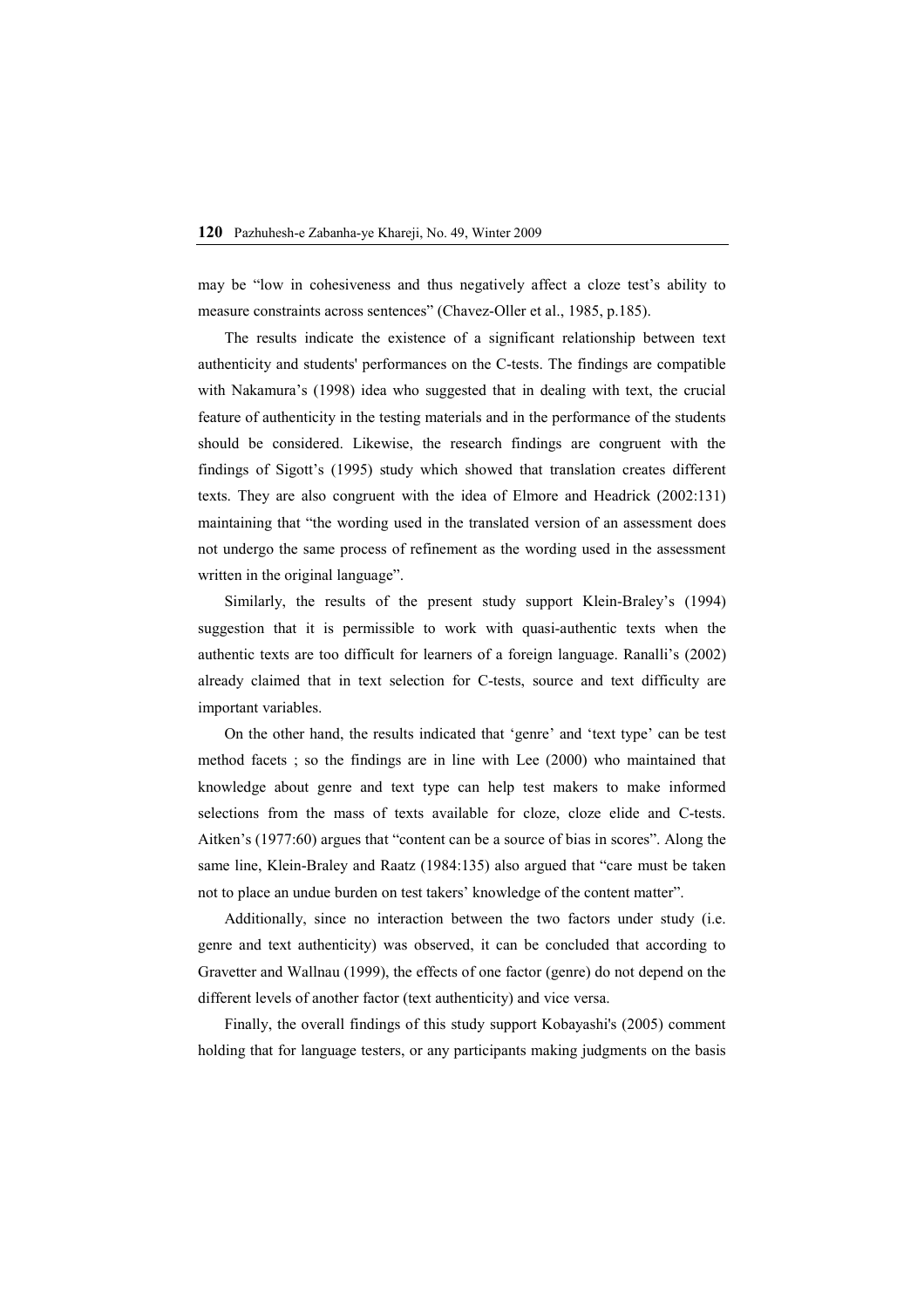of test results, it is extremely important to pay attention to the test methods in order to develop proper assessment instrumentation or interpret test scores.

## **Conclusion**

The results of the study showed significant effects of genre and text authenticity on the performance of the EFL learners on the C-tests, i.e. genre and text authenticity were found as test facets in the C-tests. In other words, test performance was significantly affected by text type and genre. However, the interaction between genre and text type (authentic vs. inauthentic) turned out to be a very weak link.

Based on the findings of the present study, genre and text authenticity can be considered as test method facets in the C-tests, or according to Bachman (1995. p.113) they are contextual features of language that affect performance on language tests. It is specifically important since the facets may affect test takers' scores resulting in bias against certain test takers (Bachman, 1995, p.114).

Considering the purpose of language testing that according to Bachman and Palmer (1996:341) is "to enable the tester to make inferences about test takers ability to use language to perform tasks in a particular domain", the results of the present study may promise some implications for assessment of English for Academic Purposes (EAP) and in English for Specific Purposes (ESP) especially in the domains of international politics, political news and literary translations.

## **References**

- Aitken, K. G. (1977). Using cloze procedure as an overall language proficiency test. *TESOL Quarterly*,11(1): 59-67.
- Bachman, L.F. (1990). *Fundamental Considerations in Language Testing*. Oxford: Oxford University Press.
- ---. (1995). *Fundamental Considerations in Language Testing*. Third impression. Oxford: Oxford University Press.
- Bachman, F., and S. Palmer. (1996). *Language testing in practice.* Oxford: Oxford University Press.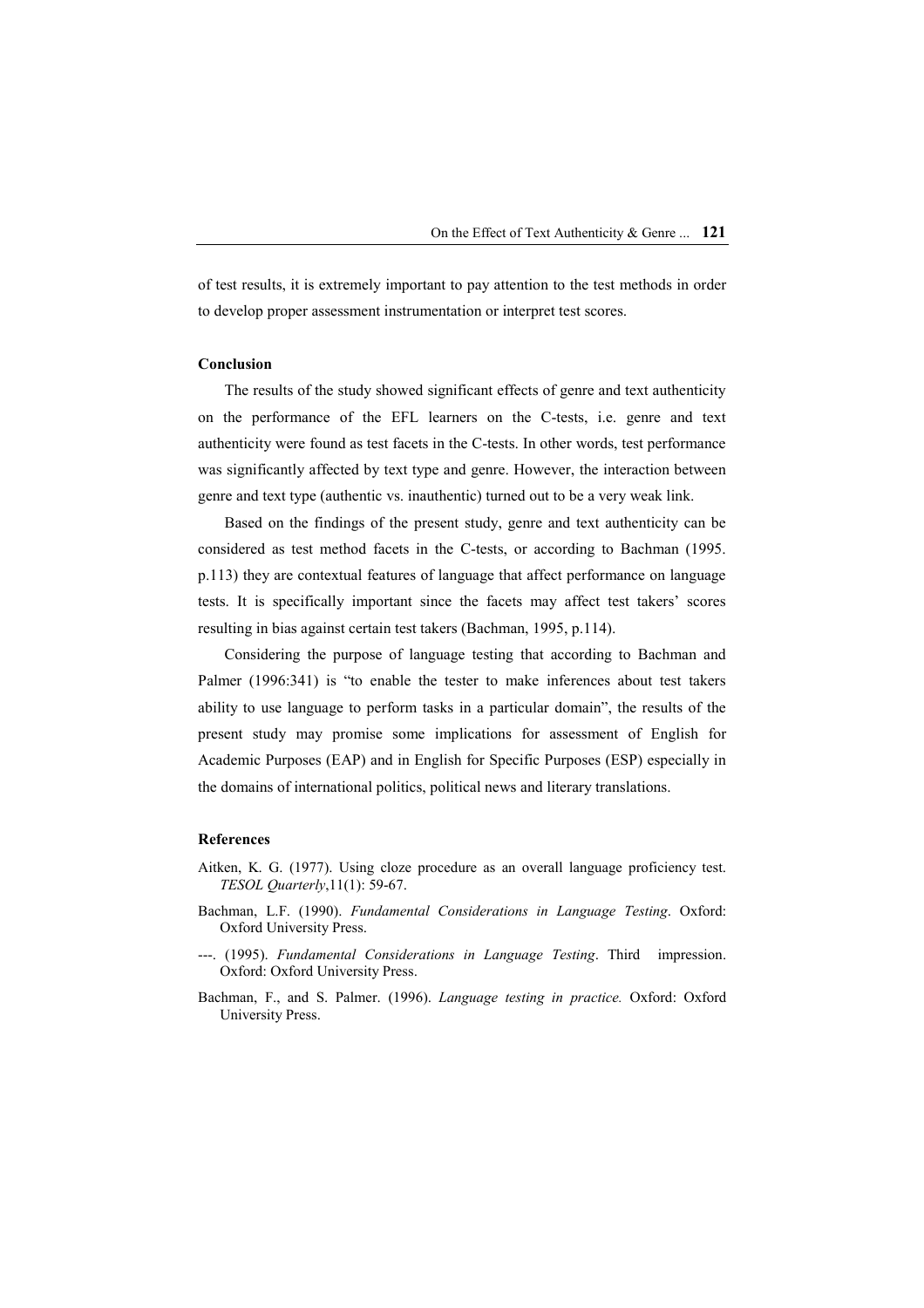- Brantmeier, C. (2005). Effects of Reader's Knowledge, Text Type, and Test Type on L1 and L2 Reading Comprehension in Spanish. *The Modern Language Journal*, 89 (1), 37-53.
- Chavez Oller, M. A., T. Chihara, et al. (1985). "When are close items sensitive to constraints across sentences?" *Language Learning*, 35: 181-206.
- Elmore, P.B. and T.C. Headrick. (2002). A Proposed Number Correct Scoring Procedure Based on Classical True-Score Theory and Multidimensional Item Response Theory. *International Journal of Testing*, 2002, Vol. 2, No. 2.
- Fountas, I. and G.S. Pinell. (2001). *Guiding Readers and Writers Grades 3-6: Teaching Comprehension, Genre, and Content Literacy*. Portsmouth, NH: Heinemann.
- Greenfield, G. (2004). Readability Formulas for EFL. *JALT Journal* , 26 (1), 5-24.
- Gravetter, F. J. and L. B. Wallnau. (1999). *Essentials of Statistics for the Behavioral Sciences*. Third Edition. Pacific Grove, CA: Brooks/Cole Publishing Company.
- Kobayashi, M. (2002). Method effects on reading comprehension test performance: text organization and response format. *Language Testing* 19(2): 193-220.
- ---. (2004). Investigation of test method effects: text organization and response format: a response to Chen, (2004). Language Testing, 21, 235-244.
- ---. (2005). Lifelong learning. Proceedings of JALT Pan-SIG Conference. Tokyo, Japan : Tokyo Keizai University.
- Koberl, J. and G. Sigott. (1994). Adjusting the C-Test difficulty in German. In Rudiger Grotjahn (Ed.), *Der C-Test. Theoretische Grundlagenund praktische Anwoendungen*. Bochum: Brockmeyer.
- Klein-Braley, C. (1994). *Language testing with the C-Test: A linguistic and statistical investigation into the strategies used by C-Test takers, and the prediction of C-Test difficulty*. Duisburg: Habilitationsschrift.
- ---. (1997). C-Tests in the context of reduced redundancy testing: an appraisal. *Language Testing*, 14, pp. 47–84.
- Klein-Braley, C. and U. Raatz. (1984). A survey of research on the C-Test. *Language Testing* ,1, 134-146.
- Laviosa-Braithwaite, S. (1997). *The English Comparable Corpus (ECC): A resource and a methodology for the empirical study of translation*. Manchester: UMIST.
- Lee, D. (2000). Defining core vocabulary and tracking its distribution across spoken and written genres: Evidence of a gradience of variation from the British National Corpus. *Journal of English Linguistics, 27,* 52-58.
- McBeath, N. (1990). C-Tests some words of caution. English Teaching. *Forum,* 28, 45- 46.
- Nakamura, Y. (1998). *The Construct of Reading for Testing.* The English Teacher, Vol. XXVIII. Tokyo: Keizai University.